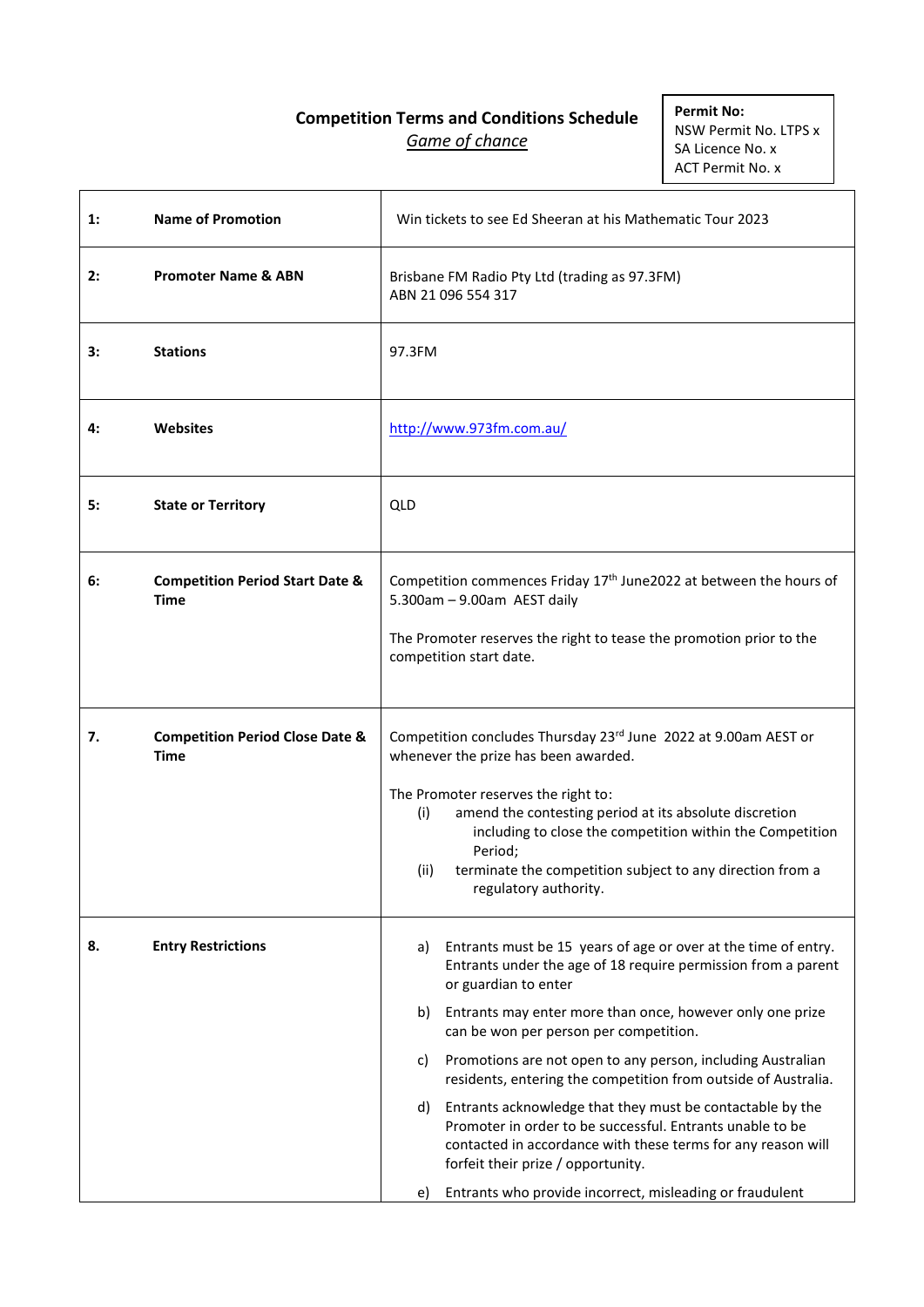|                    | information are ineligible in the promotion and all entries of an<br>entrant who is deemed by the Promoter to have provided<br>incorrect or misleading information may, at the discretion of<br>the Promoter be deemed invalid.                                                                                                                                                                                                                                                                                                                                            |
|--------------------|----------------------------------------------------------------------------------------------------------------------------------------------------------------------------------------------------------------------------------------------------------------------------------------------------------------------------------------------------------------------------------------------------------------------------------------------------------------------------------------------------------------------------------------------------------------------------|
|                    | f)<br>Entrants may be required to sign a legal indemnity form prior<br>to accepting any prizes.                                                                                                                                                                                                                                                                                                                                                                                                                                                                            |
|                    | Entrants must be Australian residents and have a registered address in<br>either QLD                                                                                                                                                                                                                                                                                                                                                                                                                                                                                       |
|                    | A person that is put to air, or determined as an on air prize<br>g)<br>winner cannot pass the telephone call on to anyone else, and<br>should this occur, any person that is on air or has been passed<br>the phone in this capacity will not be eligible for a prize, at the<br>discretion of the Promoter.                                                                                                                                                                                                                                                               |
|                    | If for any technical reason, the phone line drops out, or they<br>h)<br>are inaudible or they are or they are unreachable for any<br>reason (including without limitation any technical or operator<br>error), the entrant will not be awarded with a prize.                                                                                                                                                                                                                                                                                                               |
| 9.<br>How to enter | Phone entry for an on-air activity:<br>At various times during the Competition Period (and in some cases prior<br>to the competition start date):                                                                                                                                                                                                                                                                                                                                                                                                                          |
|                    | (a) The Promoter will solicit on 3223 0973 for callers to participate<br>to 'Win tickets to see Ed Sheeran at his The Mathematic Tour'<br>during a specified time period. Listeners may also be invited via<br>Station on-air commercials; announcer solicits or via social<br>media to take part in the competition.                                                                                                                                                                                                                                                      |
|                    | (b) Entrants who successfully call 3223 0973 and are selected by<br>the Promoter (in its absolute discretion) and meet the entry<br>restrictions on calling in when they hear an Ed Sheeran song<br>play will receive the prize.                                                                                                                                                                                                                                                                                                                                           |
|                    | The Promoter will select the callers at random.<br>(c)                                                                                                                                                                                                                                                                                                                                                                                                                                                                                                                     |
|                    | (d) A person that is put to air, or determined as an on air prize<br>winner cannot pass the telephone call on to anyone else, and<br>should this occur, any person that is on air or has been passed<br>the phone in this capacity will not be eligible for a prize, at the<br>discretion of the Promoter.                                                                                                                                                                                                                                                                 |
|                    | (e) If the Promoter is unable to contact eligible Contestants within<br>the time period specified, they will forfeit their entry which will<br>be replaced by another chosen entrant. For example, If the<br>Contestant's phone line drops out, they are inaudible or they<br>are unreachable for any reason (including without limitation<br>any technical or operator error), the Promoter may (in its sole<br>and absolute discretion) select another Contestant and so on<br>until someone is awarded the prize on air, at the absolute<br>discretion of the Promoter. |
|                    | Entrants may be required to go through an eligibility checklist<br>(f)<br>off air (at the absolute discretion of the Promoter) as noted in                                                                                                                                                                                                                                                                                                                                                                                                                                 |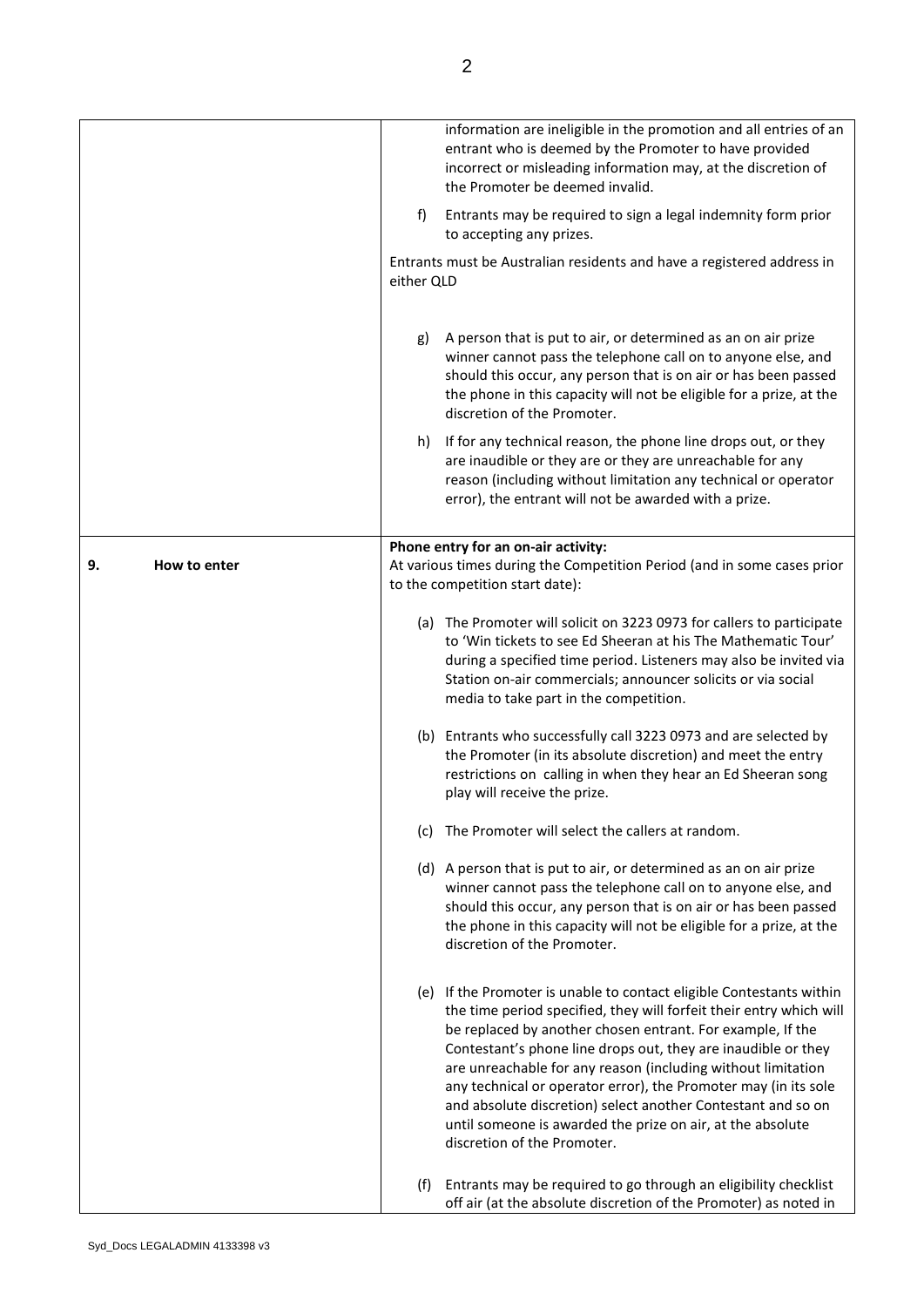|     |                              | the entry restrictions. If the entrant who successfully calls does<br>not meet the eligibility requirements they will be not go<br>through to win the prize.                        |
|-----|------------------------------|-------------------------------------------------------------------------------------------------------------------------------------------------------------------------------------|
|     |                              | (g) Rules will be stipulated on air by the Promoter, at its absolute<br>discretion.                                                                                                 |
|     |                              | (h) The opening and closing time for calls to be received will be at<br>the absolute discretion of the Promoter.                                                                    |
|     |                              | The Promoter's decision is final and no correspondence will be<br>(i)<br>entered into.                                                                                              |
|     |                              | The Promoter reserves the right in its absolute discretion to<br>(i)<br>refrain from broadcasting any call.                                                                         |
| 10. | <b>Limitation on entries</b> | Entrants may enter the competition as many times as they wish,<br>however Entrants may only win one (1) prize each.                                                                 |
| 11. | <b>Challenge Details</b>     | N/A                                                                                                                                                                                 |
| 12. | <b>Judging Criteria</b>      | N/A The Promoter's decision is final and no correspondence will be<br>entered into.                                                                                                 |
| 13. | <b>Draw Details</b>          | N/A                                                                                                                                                                                 |
| 14: | <b>Prize Details</b>         | There are up to Five (5)- prizes to be won for up to Five (5) winners.                                                                                                              |
|     |                              | 5 x Double pass to Ed Sheeran's Mathematics Tour on Thursday 19th<br>February 2023 C RESERVE                                                                                        |
|     |                              | Once a winner has been allocated tickets to an event, they are ineligible<br>to win any additional tickets to the same event.                                                       |
|     |                              | Additional spending money, meals (other than outlined above), taxes,<br>luggage costs, insurance and all other ancillary costs are not included,<br>and are at the winner's expense |
|     |                              | If an Entrant is deemed a winner, they will receive one (1) prize only.                                                                                                             |
|     |                              | Prizes awarded are subject to availability and are at the complete<br>discretion of the Promoter.                                                                                   |
|     |                              | All prizes are non-transferable. Any prize that is found to be for sale or<br>on-sold will be cancelled and will not be reissued.                                                   |

 $\begin{array}{c} \hline \end{array}$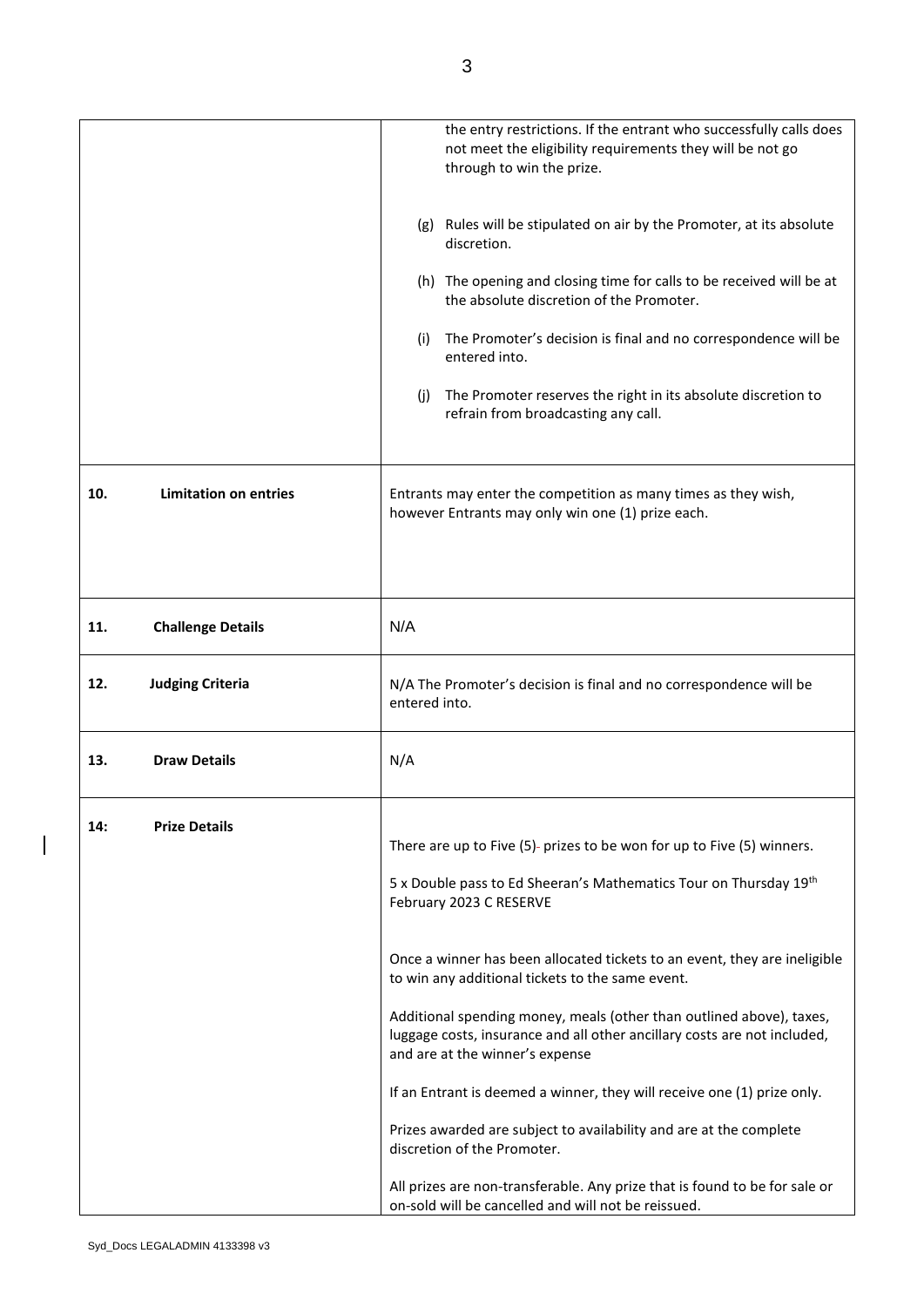|     |                                                            | No refund or exchange will be given for any prize.                                                                                                                                                                                                                                                                                                                                                                                                                                                                         |
|-----|------------------------------------------------------------|----------------------------------------------------------------------------------------------------------------------------------------------------------------------------------------------------------------------------------------------------------------------------------------------------------------------------------------------------------------------------------------------------------------------------------------------------------------------------------------------------------------------------|
| 15: | <b>Total Prize Value</b>                                   | Up to \$1,558.60 (inc GST)                                                                                                                                                                                                                                                                                                                                                                                                                                                                                                 |
| 16: | <b>Winner Notification</b>                                 | Winners will be notified: ;<br>via SMS;<br>on air at the time of winning;                                                                                                                                                                                                                                                                                                                                                                                                                                                  |
| 17. | <b>Publication Details</b>                                 | <b>NA</b>                                                                                                                                                                                                                                                                                                                                                                                                                                                                                                                  |
| 18: | <b>Prize Claim and Delivery</b>                            | Prizes must be claimed 3 months from the date of winning.                                                                                                                                                                                                                                                                                                                                                                                                                                                                  |
|     |                                                            | Winners may be required to prove their identity and show evidence as<br>documented on their birth certificate, driver's licence or passport<br>before any prize is rewarded.                                                                                                                                                                                                                                                                                                                                               |
|     |                                                            | Winners may also be required to provide any documentation which the<br>Promoter and/or the Promoter's insurer reasonably requests for the<br>purposes of prize redemption.                                                                                                                                                                                                                                                                                                                                                 |
|     |                                                            | If the prize has been arranged for a certain time/date then the winner<br>must be available to take this as specified by the Promoter. If the<br>winner is unable to facilitate this, then they may be required to forfeit<br>the prize.                                                                                                                                                                                                                                                                                   |
|     |                                                            | Any unclaimed prizes will be forfeited.                                                                                                                                                                                                                                                                                                                                                                                                                                                                                    |
|     |                                                            | The Promoter will not be liable for prizes that are damaged or lost in the<br>mail or not delivered to the winner due to external circumstances<br>outside of the Promoter's control. No compensation or replacement<br>prizes will be offered.                                                                                                                                                                                                                                                                            |
|     |                                                            | Where the prize is a voucher or tickets<br>Mail or Email - The prize/s may be provided to the prize<br>winner/s by the prize provider and can be delivered to the<br>winners residential address via mail or delivered via email<br>Collection at Station - The prize/s will be available for<br>$\bullet$<br>collection by the winner from the Station (or by the winner's<br>parent/guardian if the winner is under 18 years of age). The<br>Station will contact the winner when their prize is ready for<br>collection |
| 19. | <b>Prize Claim Date and Time</b><br>& Unclaimed Prize Draw | <b>Prize Claim</b><br>Unless otherwise specified by The Promoter prize/s must be claimed<br>within 3 months from the date of the contest and win.                                                                                                                                                                                                                                                                                                                                                                          |
|     |                                                            | If the winner does not claim their prize(s) within a three-month period,<br>they will forfeit their prize.                                                                                                                                                                                                                                                                                                                                                                                                                 |
|     |                                                            | The Promoter will not be liable for prizes that are damaged or lost in the                                                                                                                                                                                                                                                                                                                                                                                                                                                 |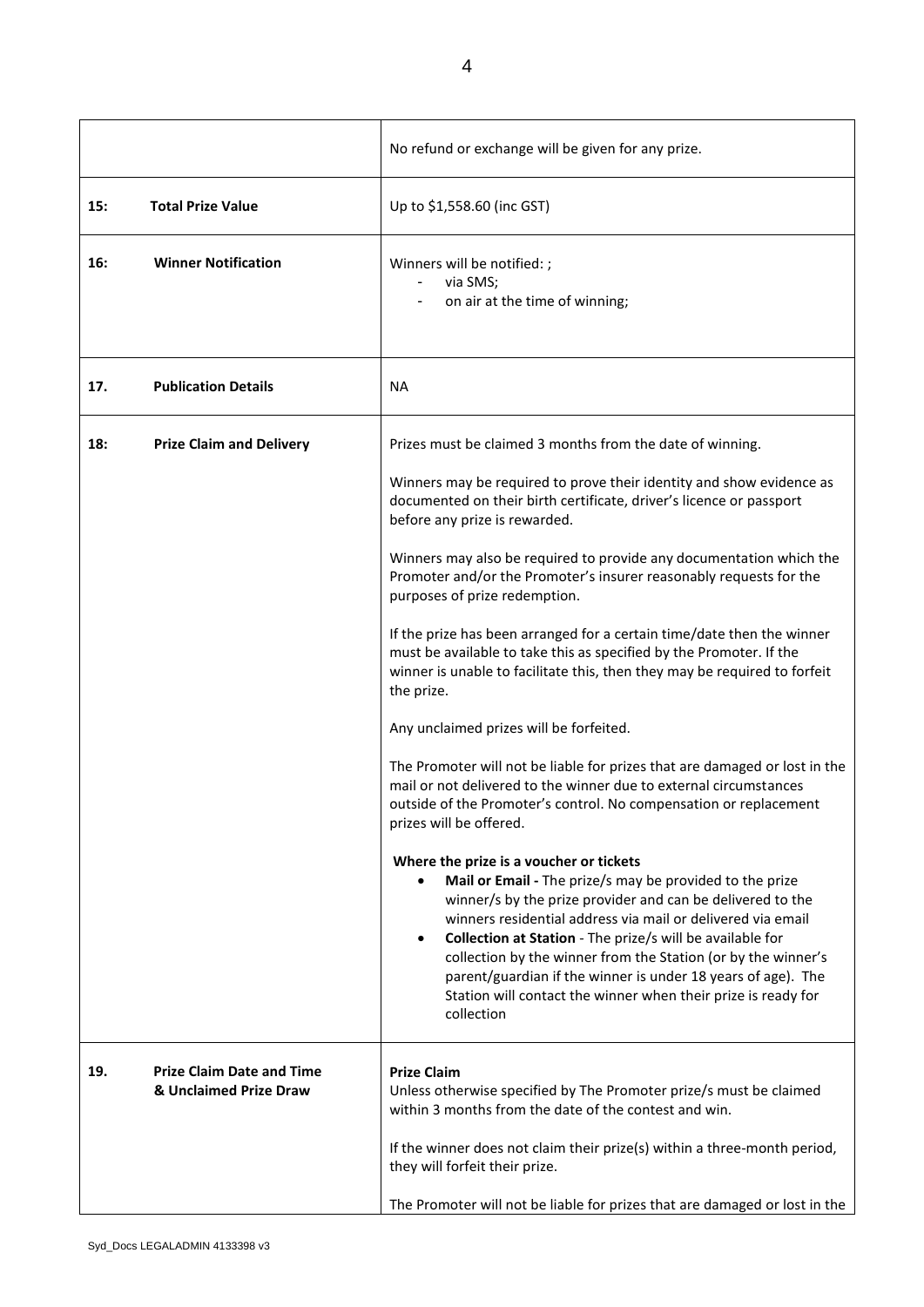|     |                           | mail or not delivered to the winner due to external circumstances<br>outside of the Promoter's control. No compensation or replacement<br>prizes will be offered.<br>Unclaimed prize draw<br>There will be no unclaimed prize draw.                                                                                                                                                                                                                                                                                                                                                                                                                                                                                                                                                                                                                                                                                                                             |
|-----|---------------------------|-----------------------------------------------------------------------------------------------------------------------------------------------------------------------------------------------------------------------------------------------------------------------------------------------------------------------------------------------------------------------------------------------------------------------------------------------------------------------------------------------------------------------------------------------------------------------------------------------------------------------------------------------------------------------------------------------------------------------------------------------------------------------------------------------------------------------------------------------------------------------------------------------------------------------------------------------------------------|
| 20. | <b>Special conditions</b> | General<br>The Promoter's decision is final and no correspondence will be entered<br>into regarding the award of any prize or the pronouncement of a winner<br>or winners (as applicable).                                                                                                                                                                                                                                                                                                                                                                                                                                                                                                                                                                                                                                                                                                                                                                      |
|     |                           | Prizes awarded are subject to availability and are at the complete<br>discretion of the Promoter.                                                                                                                                                                                                                                                                                                                                                                                                                                                                                                                                                                                                                                                                                                                                                                                                                                                               |
|     |                           | Should any elements of the prize be changed, moved, cancelled or not<br>available for any unforeseen reason or for reasons outside of the<br>Promoter's control (including for example COVID-19), the Promoter<br>takes no responsibility and the Prize Winners will not be compensated.                                                                                                                                                                                                                                                                                                                                                                                                                                                                                                                                                                                                                                                                        |
|     |                           | Prior to acceptance of any prize, the Promoter may require the winner<br>to sign documents including a prize acceptance form, consent to<br>broadcast (such as an image or footage release), liability or publicity<br>waiver or indemnity form. Any winner that fails to sign any required<br>documentation as requested by the Promoter may be disqualified from<br>the promotion.                                                                                                                                                                                                                                                                                                                                                                                                                                                                                                                                                                            |
|     |                           | It may also be a condition of being a prize winner that winners be<br>available for on-air interviews and/or in-studio and/or on location<br>interviews, photos or videos as part of redeeming a prize.                                                                                                                                                                                                                                                                                                                                                                                                                                                                                                                                                                                                                                                                                                                                                         |
|     |                           | Should there be any technical malfunctions for any reason, the<br>Promoter has the option to extend the time period for giveaways<br>and/or change the specified day. The Promoter will then stipulate on air<br>the new end time of the competition. Where applicable, contestants<br>may at the absolute discretion of the Promoter be awarded the prize off<br>air.                                                                                                                                                                                                                                                                                                                                                                                                                                                                                                                                                                                          |
|     |                           | <b>Special consent to broadcast FOR MINORS</b><br>By entering this competition, parents/guardians acknowledge that their<br>child (Minor) will be participating in the promotion and it may feature<br>audio recordings of the nominated contestant and that they may be<br>broadcast, communicated or published by the Station or otherwise<br>receive publicity. Entrants expressly authorise the Promoter to publish<br>the Minor's likeness or matter that identifies the Minor in any material<br>associated with the Activity. Entrants grant to the Promoter a<br>perpetual, non-exclusive, royalty free licence to use their or their child's<br>name, image, voice, likeness, biographic information or any other<br>material that identifies them, including any photographic, visual or<br>sound recordings of the same (collectively, Recordings), for the<br>purposes of conducting the competition and for marketing and<br>promotional purposes. |
|     |                           | <b>Information collected</b><br>The Entrant acknowledges and agrees that their personal information<br>will be collected for the purpose of administering the competition and                                                                                                                                                                                                                                                                                                                                                                                                                                                                                                                                                                                                                                                                                                                                                                                   |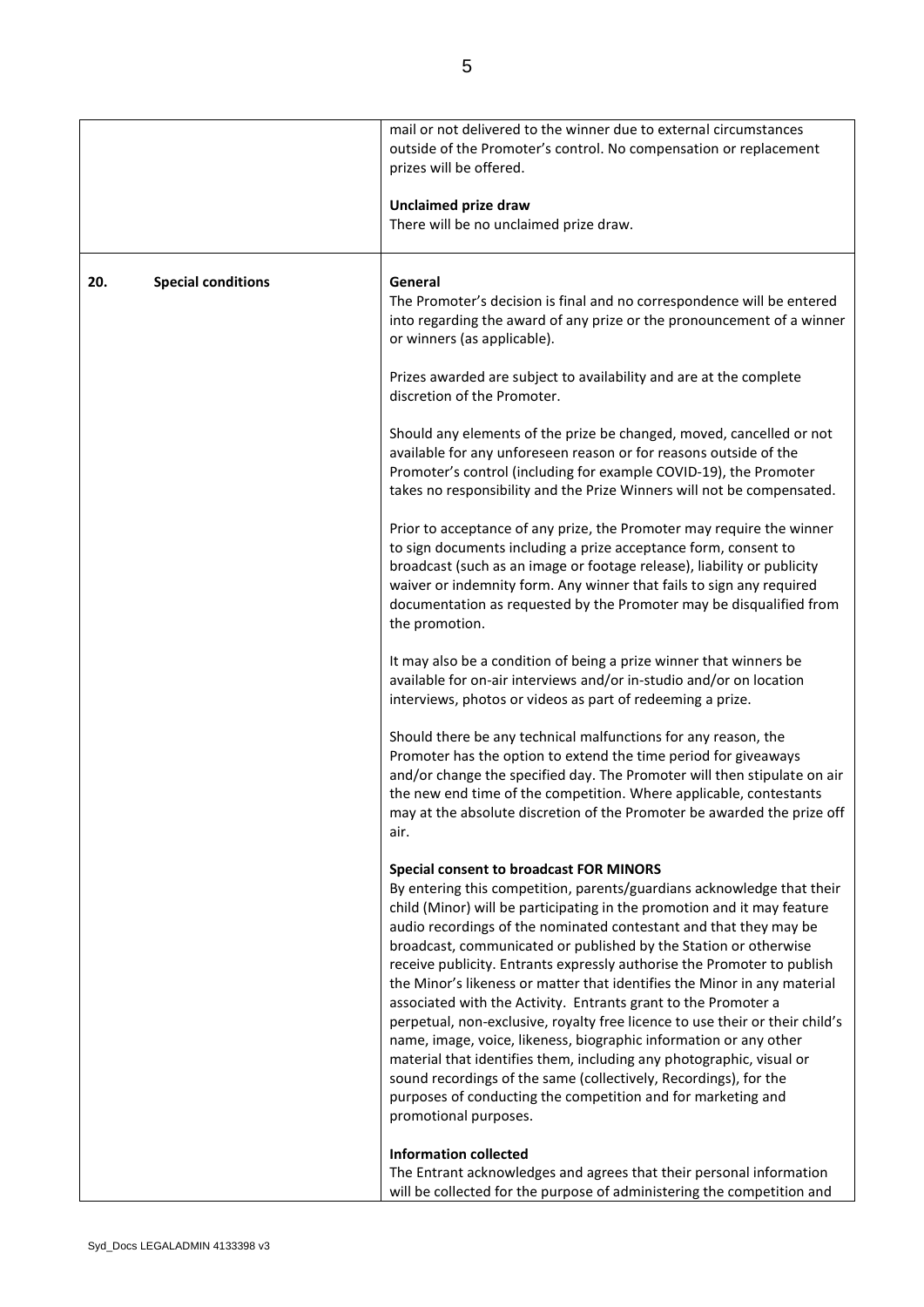| arranging for the prize to be provided to the winning Entrants, and<br>otherwise in accordance with the Promoter's privacy statement at<br>http://www.arn.com.au/about-us/privacy-policy/.                                                                                                                                                                                                                                                                                                                                                                                                                                                                                                                                                                      |
|-----------------------------------------------------------------------------------------------------------------------------------------------------------------------------------------------------------------------------------------------------------------------------------------------------------------------------------------------------------------------------------------------------------------------------------------------------------------------------------------------------------------------------------------------------------------------------------------------------------------------------------------------------------------------------------------------------------------------------------------------------------------|
| <b>Contesting dates</b><br>Contesting dates for prize giveaways is at the absolute discretion of the<br>Promoter. Should for any reason the contesting dates need to change<br>(for example, due to talent being unavailable, technical difficulties with<br>the phones or other equipment, and/or any changes to prize<br>availability) the Promoter will communicate the date change on air,<br>online and/or on social. The Promoter also has the option to extend the<br>existing contesting day should it be required for any reason.                                                                                                                                                                                                                      |
| Promoter's right to request further information<br>The Promoter, in its sole and absolute discretion, may request for more<br>information with respect to an entry. Contact by the Promoter or the<br>Station does not mean that the entry is deemed the winner.                                                                                                                                                                                                                                                                                                                                                                                                                                                                                                |
| Promoter's right to exclude any entrant<br>The Promoter reserves the right to exclude any entrant in its absolute<br>discretion, including should it deem an entrant to be unsuitable for<br>participation in the promotion.                                                                                                                                                                                                                                                                                                                                                                                                                                                                                                                                    |
| <b>Phone calls</b><br>If an entrant's phone line drops out, or for any reason the entrant's<br>answer is inaudible, or the announcers are unable to hear the entrant<br>on the phone line, the Promoter (in its sole and absolute discretion)<br>may decide to replace the selected entrant by randomly selecting<br>another entrant who has called through to the Station.                                                                                                                                                                                                                                                                                                                                                                                     |
| Pre-record where the contesting segment cannot run live<br>Should the contesting segment not be able to run live, the Promoter will<br>pre-record a segment with entrants from the list which will run on the<br>pre-recorded show day. Any listener who is chosen to participate in a<br>pre-recorded segment will be made aware at the time of participating.<br>Anyone who takes part in a pre-recorded segment will have their minor<br>or major prizes awarded in accordance with a 'live' segment win.<br>Any listener who is chosen to participate in a pre-recorded segment<br>must not make any statement, announcement or comment to the<br>public or any media regarding their participation, without the express<br>prior approval of the Promoter. |
| Consent to further contact by the Station<br>By entering this Promotion you agree that the Promoter or its related<br>entities can contact you for future promotions, including but not limited<br>to, using your details and broadcasting them on air and/or online.                                                                                                                                                                                                                                                                                                                                                                                                                                                                                           |
| The Promoter will only collect and use your details in accordance with<br>its Privacy Policy at http://www.arn.com.au/about-us/privacy-policy/                                                                                                                                                                                                                                                                                                                                                                                                                                                                                                                                                                                                                  |
| Consent to broadcast participation in contest<br>By entering this competition, Entrants grant to the Promoter a<br>perpetual, non-exclusive, royalty free licence to use their name, image,<br>voice, likeness, biographic information or any other material that<br>identifies them, including any photographic, visual or sound recordings<br>of the same (collectively, Recordings), for the purposes of conducting                                                                                                                                                                                                                                                                                                                                          |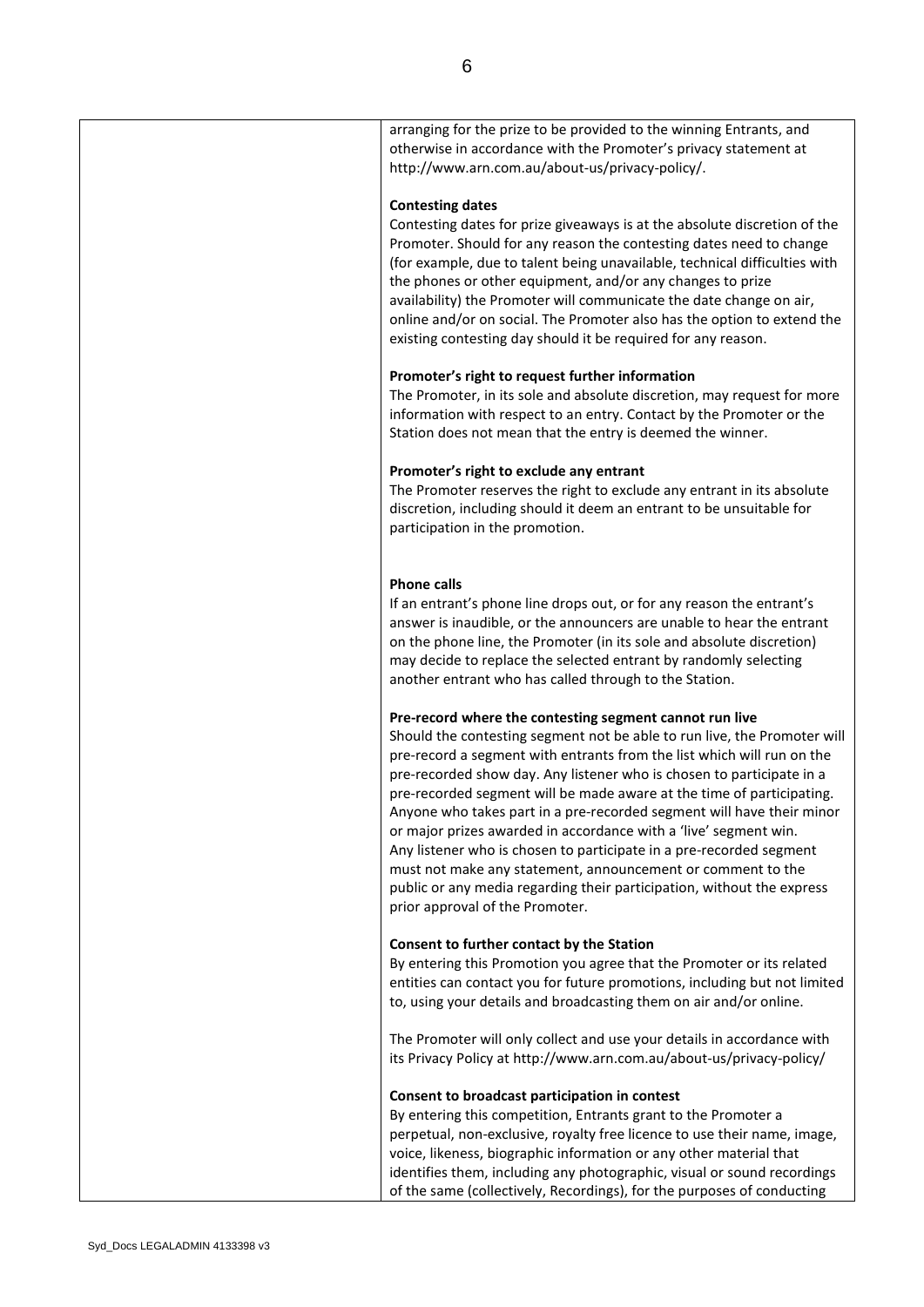| the Competition. | the competition and for marketing and promotional purposes. This<br>licence includes any social media material published in accordance with                                                                                                                                                                                                                                                                                                                                                |
|------------------|--------------------------------------------------------------------------------------------------------------------------------------------------------------------------------------------------------------------------------------------------------------------------------------------------------------------------------------------------------------------------------------------------------------------------------------------------------------------------------------------|
| Indemnity        | Contestants indemnify the Promoter and its related entities against any<br>claim, action, proceeding, loss or expense arising out of any liability for<br>claims by a third party, or any claims they may have, caused by or in<br>connection with their participation in the Competition or the<br>acceptance of any prize. The Promoter has no ongoing liability to the<br>entrant or their nominated person, for any reason whatsoever.                                                 |
|                  | Special conditions for event tickets<br>If a prize comprises tickets or attendance at any function, screening,<br>event or performance, the Promoter accepts no responsibility or liability<br>in respect of the function, screening, event or performance.                                                                                                                                                                                                                                |
|                  | Should the function, screening, event or performance be cancelled,<br>postponed or otherwise varied, including but not limited to the<br>substitution of any promoted performers, then the Promoter has no<br>responsibility to provide alternate or substitute tickets or to provide any<br>cash equivalent in substitute for the tickets.                                                                                                                                                |
|                  | Any tickets awarded as part of a prize are subject to the event venue<br>and ticket terms and conditions, including any applicable age<br>restrictions, and any conditions placed by the event providers.                                                                                                                                                                                                                                                                                  |
|                  | The winner will in all respects be bound by and comply with the terms<br>and conditions applicable to such function, screening, event or<br>performance including but not limited to the requirements for<br>responsible service of alcohol and the right of the Promoter, the<br>organiser of such a function, screening, event or performance, or their<br>respective contractors or representatives the right to refuse the winner<br>and/or any guests of the winner entry or service. |
|                  | If the prize includes attending an event where alcohol is served, then a<br>winner and any accompanying guests must be 18 years of age or over<br>and must carry with them at                                                                                                                                                                                                                                                                                                              |
|                  | The Promoter and event organisers hereby expressly reserve the right<br>to eject any winner and any companion for any inappropriate<br>behaviour, including but not limited to intoxication, whilst participating<br>in any element of the prize.                                                                                                                                                                                                                                          |
|                  |                                                                                                                                                                                                                                                                                                                                                                                                                                                                                            |

**The Australian Radio Network General Terms and Conditions as published on the Station Website and available from the Stations reception on request subject to such variations may be provided for in this Schedule.**

# **AUSTRALIAN RADIO NETWORK**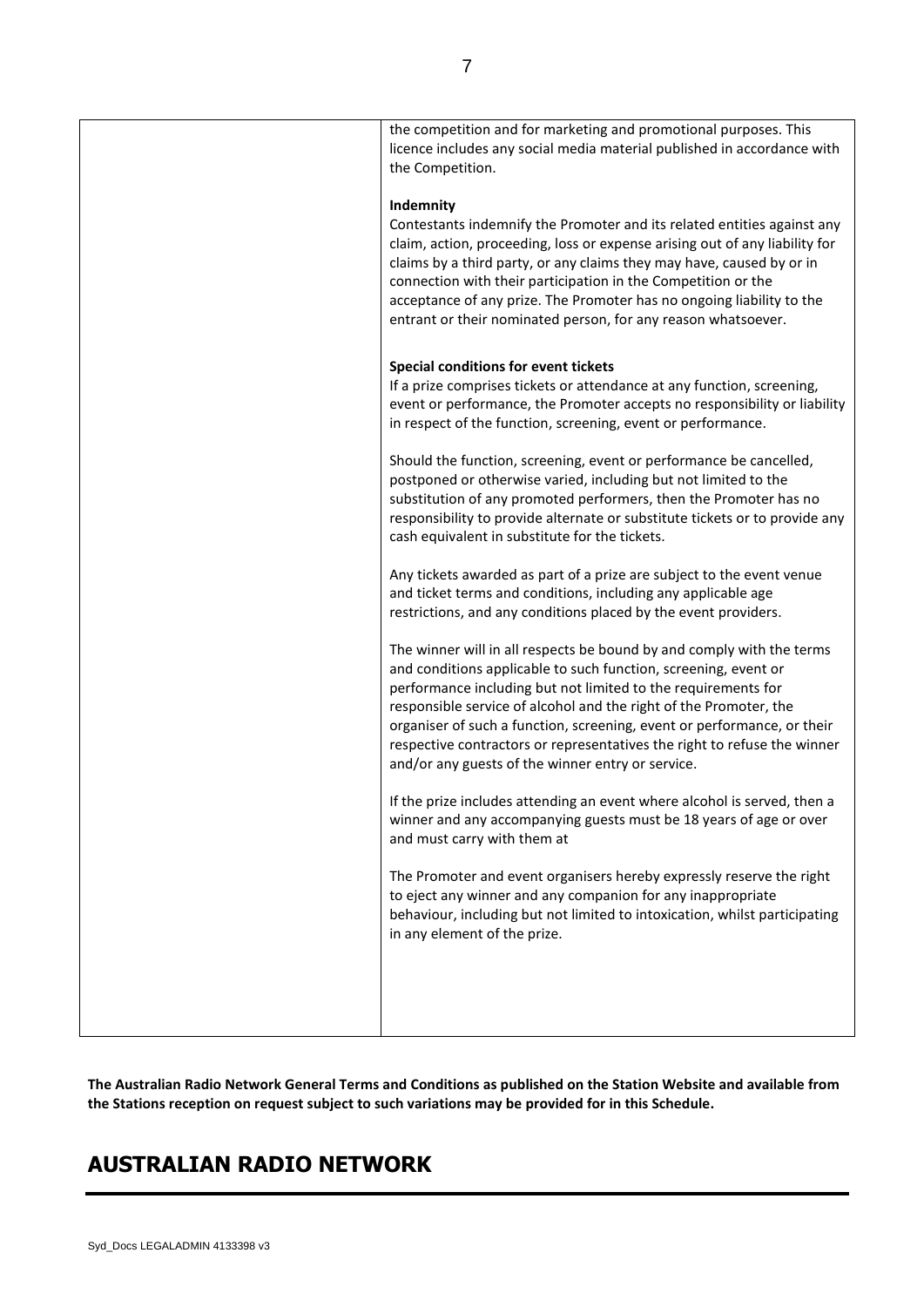## **General Terms and Conditions for Promotions & Competitions**

The following document covers all promotions and competitions run by this radio station both On-Air & Online. There are sometimes additional Terms and Conditions applicable to certain competitions, these competition specific Terms can be found in the link under the relevant competition section contained on this site.

## 1. **THIS DOCUMENT:**

- 1.1 The following General Terms & Conditions apply to all competitions, giveaways and promotions ("**Promotion/s**") run by this ("**Radio Station**").
- 1.2 In the event that a Competition Terms and Condition Schedule ("**Schedule**") has been published in respect of a Promotion then these General Terms and Conditions are subject to all terms and variations as are specified in the Schedule for the purposes of that Promotion.
- 1.3 The "**Promoter**" is the operating entity of the Radio Station unless otherwise specified in a Schedule for the Promotion.
- 1.4 These General Terms and Conditions and the terms and conditions of any applicable Schedule are collectively referred to as the "**Terms and Conditions**".

## 2. **CONDITIONS OF ENTRY:**

2.1 By submitting an entry to a Promotion, the entrant acknowledges and agrees to be bound by the Terms and Conditions.

## 3. **WHO MAY ENTER PROMOTIONS:**

- 3.1 Promotions are open to permanent residents in the State or Territory in which details of the Promotion are broadcast by the Radio Station unless otherwise specified in the Terms and Conditions.
- 3.2 Some Promotions will only be open to persons who are 18 years of age or older at the time of lodging their entry.
- 3.3 The Promoter may specify health, fitness or other requirements for entry if a Promotion requires any form of participation on the part of the entrant or other persons. Such requirements will be determined by the Promoter at its discretion with regard to the health and safety of all participants.
- 3.4 The Promoter may at its discretion withdraw or exclude any person from the Promotion or participation in any prize based on that person's health or medical history.
- 3.5 Unless otherwise stated in a Schedule for a Promotion, each entrant may only enter a Promotion once.
- 3.6 Entries can only be made in an individual's own name and in their own capacity and no entry can be made for or on behalf of any other person, venture or organisation.
- 3.7 Promotions are not open to:
	- (a) employees of, or contractors to, the Promoter or any of its agencies involved with the Promotion;
	- (b) the spouse, de facto spouse, parent, natural or adopted child, or sibling (whether natural or adopted by a parent) of such employees and contractors (whether or not they live in the same household);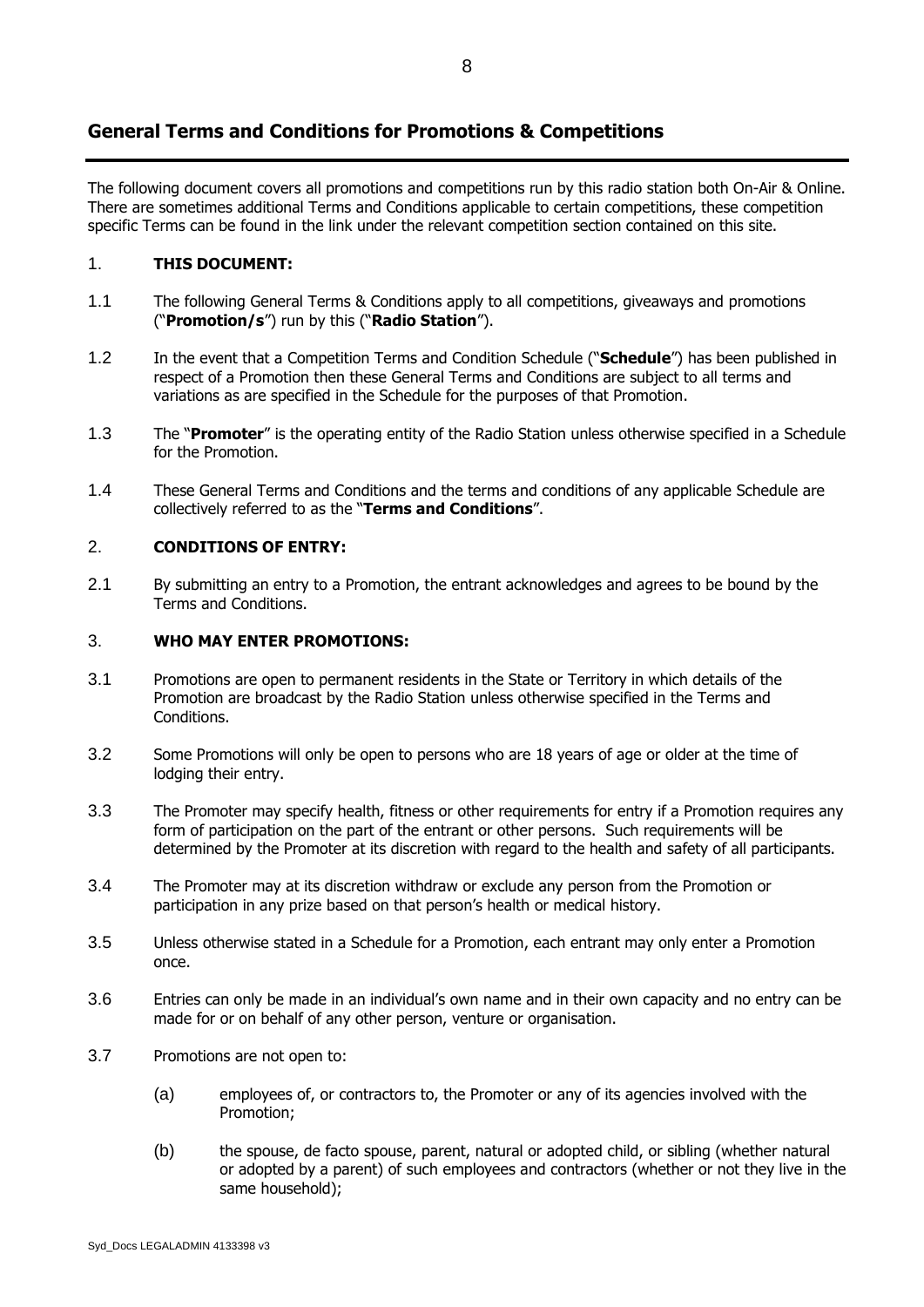- (c) any person who is discovered to have used or attempted to use any more than one name in order to qualify to win any Promotion run by the Promoter except in the case of a legal change of name;
- (d) any person where that person or anyone from the same family or household has won a prize or prizes from the Promoter on the radio station or on any station owned or controlled by the Australian Radio Network valued either individually or collectively at more than **\$500 in the 30 days** prior to the commencement of the Promotion, or **\$20,000 in the 6 months** prior to the commencement of the Promotion.
- 3.8 Entrants must not have any prior criminal convictions, AVOs or Police records and the Promoter reserves the right to terminate their involvement with the Entrant if this sub-clause is found to be in breach at any time throughout the contesting period.
- 3.9 All contestants acknowledge and agree that the Promoter can rely on the Terms and Conditions and in particular, this Clause 3 even if the Promoter only learns of a person's ineligibility after the Promoter has or appears to have awarded the prize to the ineligible person. In those circumstances, the Promoter can require return of the prize or payment of its value to the Promoter.

## 4. **ENTRY REQUIREMENTS:**

- 4.1 All entries must be lodged in accordance with the requirements of the Terms and Conditions for the specific Promotion.
- 4.2 The Promoter is entitled at its sole discretion to reject or disqualify any entry which it determines to be incomplete or ineligible or which in the sole opinion of the Promoter contains unlawful, defamatory, offensive or other material which if published or broadcast would place the business interests of the Promoter at risk or adversely effect the goodwill, name or reputation of the Promoter.
- 4.3 All entries in any form, whether written or delivered by email, telephone, SMS or otherwise are deemed received only upon actual receipt of a complete and eligible entry by the Promoter. In the case of online entries by way of website or other communication application, an entry will not be deemed received unless and until a complete and legible entry is received onto the Promoter database. The Promoter shall have no responsibility for the failure of any means of communication whether within the Promoter's control or otherwise.
- 4.4 Where entries are made by SMS, the maximum cost of each SMS is 55 cents (including GST). Participation will only be open to entries submitted from the Participant's own telephone and where such telephone allows caller ID, is SMS compatible and is connected via a service provider which allows the receipt of text and premier messaging.

## 5. **PRIZES:**

- 5.1 All prizes will be awarded either:
	- (a) where a Schedule applies in respect of the Promotion, as provided for in that Schedule; or
	- (b) in other cases as is published by the Promoter in respect of the Promotion.
- 5.2 All prizes must be collected within 3 months of the date of notification of winners as provided for below. Subject to the regulatory requirements of the individual States or Territories, prizes not collected within 3 months will be forfeited and will be redistributed into the prize pool of the associated station and used for alternative contest giveaways. See clause 16 regarding Prize Claim and Delivery.
- 5.3 All prize items are valued based on recommended retail pricing inclusive of GST and the Promoter takes no responsibility for any variation in item values.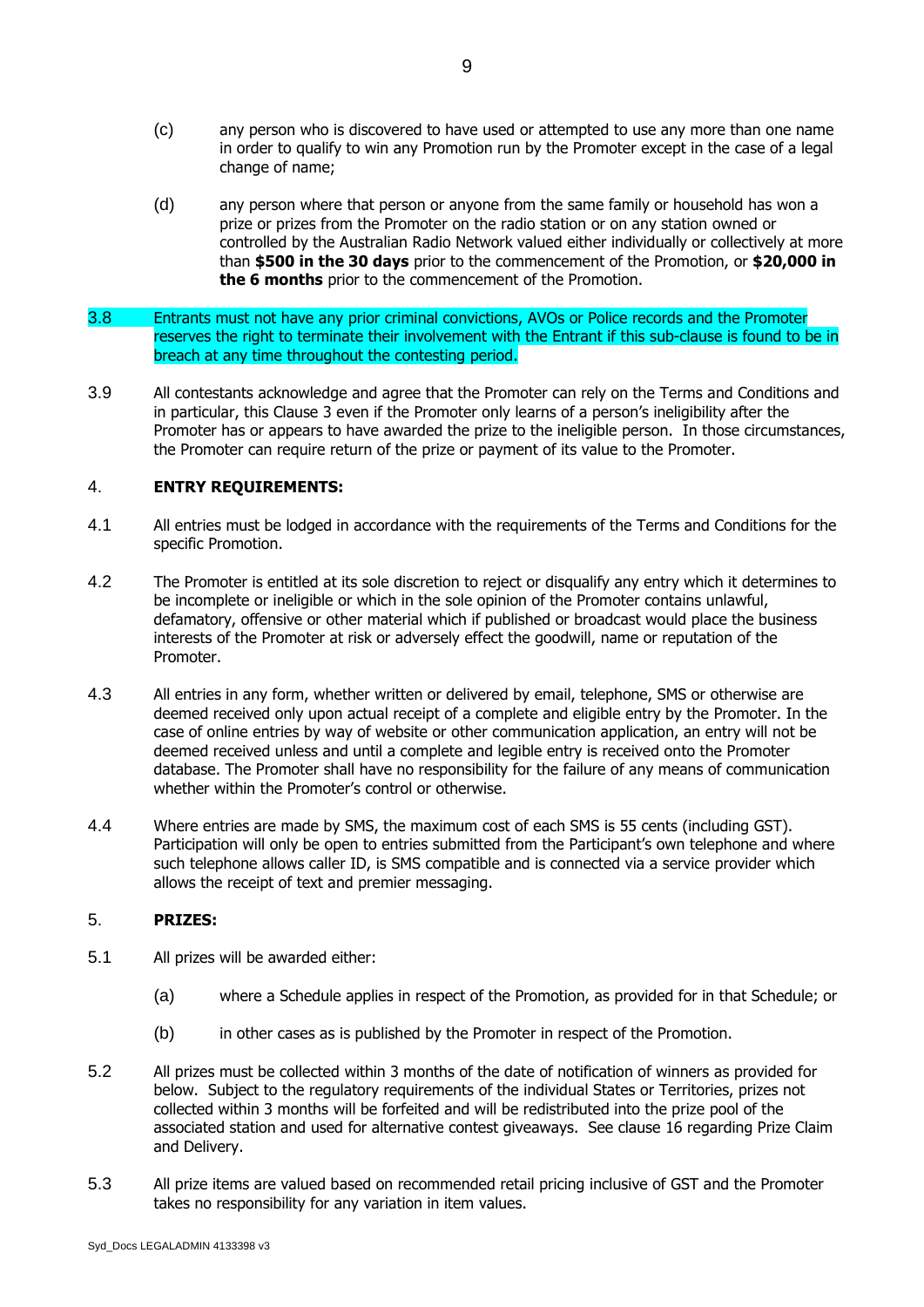- 5.4 Any taxes which may be payable as a consequence of a winner receiving the prize are the sole responsibility of that winner.
- 5.5 Prizes are non-transferable and may not be redeemed for cash.
- 5.6 All "cash" prizes will be paid to by bank transfer to the winner's nominated bank account. Payments will only be made to the account owned by the winner. Winner's must provide the correct details for their nominated bank account and they will not be compensated if incorrect details are provided resulting in cash prizes being paid to the wrong account. Alternatively, winners can request a cheque be drawn, payable to the winner only.
- 5.7 If the specified prize becomes unavailable due to general unforeseen circumstances, the Promoter may substitute a prize of like or equal value, subject to state regulations.
- 5.8 If the specified prize becomes unavailable due to acts of terrorism or acts of god (IE earthquake or other natural disaster). The Promoter and its associated promotional partners will not be liable for replacement of any prize.
- 5.9 If a prize comprises tickets or attendance at any function or event, the Promoter accepts no responsibility or liability in respect of the function or event. Should the function or event be cancelled, postponed or otherwise varied, including but not limited to by the substitution of the promoted performers, then the Promoter has no responsibility to provide alternate or substitute tickets or to provide any cash equivalent in substitute for the tickets. The winner will in all respects be bound by and comply with the terms and conditions applicable to such event or performance including but not limited to the requirements for responsible service of alcohol and the right of the Promoter, the organiser of such a function or event or their respective contractors or representatives the right to refuse the winner and/or any guests of the winner entry or service.
- 5.10 Where a prize includes backstage or other opportunities to meet performers or celebrities, all such opportunities are at the discretion of the relevant artist or celebrity and their management and the Promoter will not be responsible or liable in the event that such meet and greet opportunities do not take place and no replacement tickets, cash substitute or other compensation will be payable in any form by the Promoter in these circumstances.
- 5.11 If a prize includes attending an event where alcohol is served, then a winner and any accompanying guests must be 18 years of age or over and must carry with them at all times during such event valid photographic identification and must provide such proof of age for inspection on request.
- 5.12 If a prize comprises vouchers, then all vouchers will be subject to the terms and conditions of the provider of the vouchers and the expiry date specified by the provider of the voucher.
- 5.13 Unless otherwise specified, the class of travel for a travel prize incorporating an airfare is economy class.
- 5.14 Any prize comprising accommodation will be for accommodation costs only and does not include additional charges (such as mini bar, in-room entertainment, dry cleaning, room service or other additional charges) unless additional room service or other related charges are expressly stated to be included in the Schedule for the Promotion.
- 5.15 All prizes awarded are for the benefit of the entrant only unless otherwise specified in a Schedule for the Promotion and are non-transferable. Prizes must be used within the applicable time frames and dates specified for the purposes of the Promotion and may be subject to availability and school holiday or peak season exclusions.
- 5.16 Where a prizes includes travel, it is the responsibility of the winner to take out appropriate travel and related insurance at their own cost.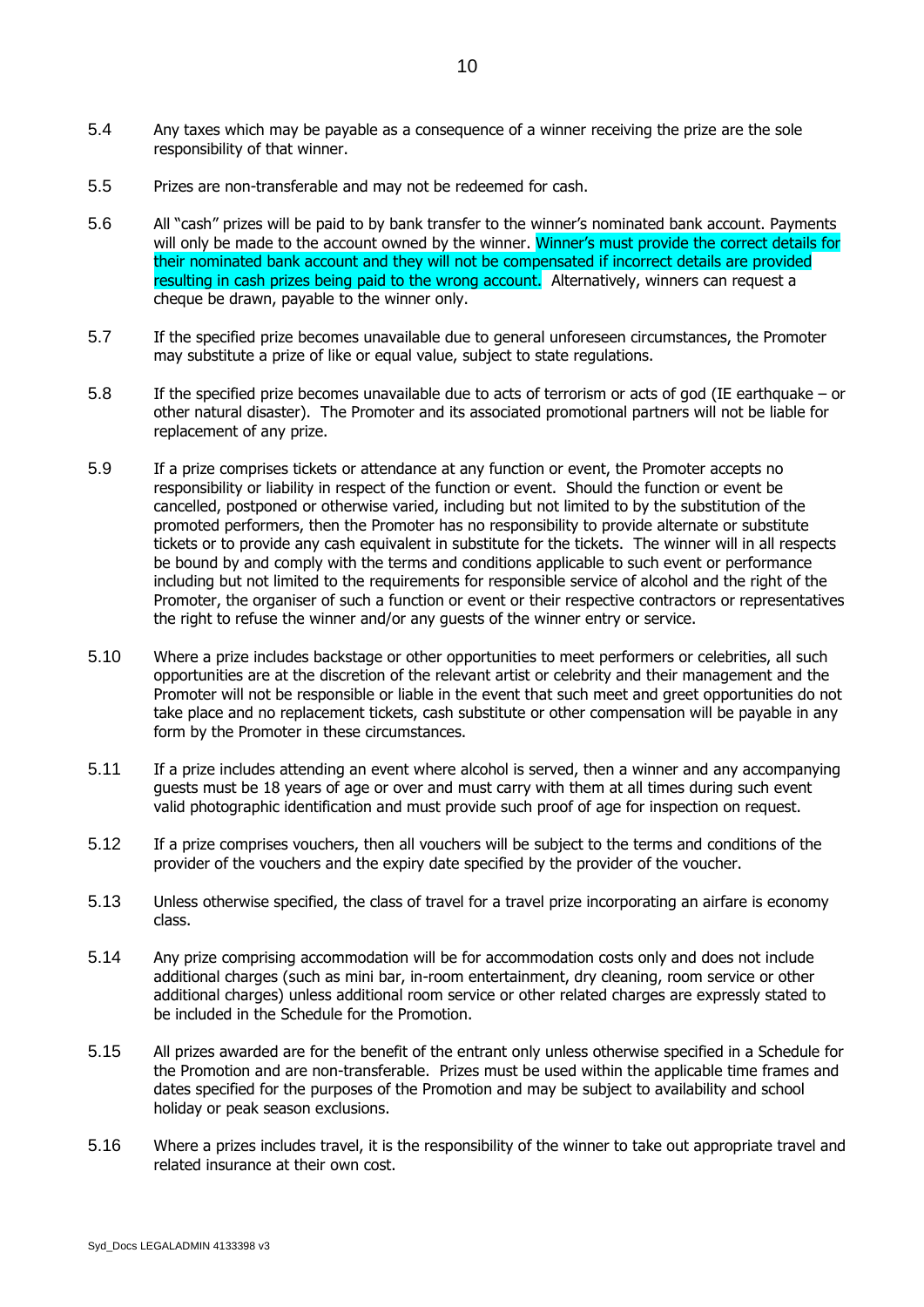- 5.18 The Promoter may at its absolute discretion withdraw or exclude any person from the Promotion or participation in any prize if that person at any time behaves in a manner which in the opinion of the Promoter or the staff contractors or representatives of the operator of any event comprising a prize in a Promotion is inappropriate or offensive or is or could be considered antisocial, dangerous or threatening or which may cause injury to themselves or any other person.
- 5.19 The decision of the Promoter will be final in determining the winner of each Promotion. This will include but not be limited to adjudicating on whether answers to quizzes are correct or otherwise and in the event of a tie or draw in a Promotion determining at its discretion which entrant shall be declared the winner.
- 5.20 If the Promoter becomes aware at any time, including after a winner has been announced, that an entrant has not complied with these Terms and Conditions or other terms and conditions of the Promotion, the entrant will have no entitlement to any prize and, as required by the Promoter, must return or repay the full value of any prize received.

## 6. **PARTICIPATION IN ACTIVITIES AND PRIZES AND INDEMNITY:**

- <span id="page-10-0"></span>6.1 Any entrant or winner participating in any activity for the purposes of the Promotion or in respect of any prize agrees to fully release and indemnify to the maximum extent permissible by law, the Promoter and Australian Radio Network and their respective contractors, employees, directors and officers in respect of any claim for accident, injury, property damage, financial lossor loss of life in connection with the entrant or winner's participation in the Promotion or prize.
- 6.2 The indemnity granted by each entrant and winner to the Promoter and Australian Radio Network and their respective contractors, employees, directors and officers pursuant to Clause 6.1 includes in respect of any cost, loss, expense, damage or liability whether direct or indirect or consequential, (present or future), and any fine or penalty incurred by the entrant or winner.
- 6.3 In respect of any prize comprising travel or any other activity, the winner expressly acknowledges that undertaking such travel or activity is at the winners own risk and sole discretion and that the winner will make their own assessment of the risks and of their own suitability to participate in or to undertake such activity or travel.
- 6.4 Each entrant and winner may at the discretion of the Promoter be required to execute a Deed of Indemnity & Release prior to their participation in a Promotion or prize in a form determined by the Promoter. The Promoter may deem an entrant ineligible to participate in a Promotion or ineligible to win a prize if they fail to provide such release or indemnity on request.
- 6.5 Unless otherwise specified in the applicable competition Schedule, winners may substitute a proxy to take part on their behalf – full details of proxy will need to be provided to the promoter prior to activity commencement. Such proxy to provide a release and indemnity in accordance with clause [6.1](#page-10-0) and otherwise to be bound by the Terms and Conditions of the Promotion.
- 6.6 Where an entrant or winner is under the age of 18, their parent or guardian will be required to sign the necessary indemnity and consent forms in order for the entrant to participate in the Promotion or prize.

## 7. **PRIZE COLLECTION:**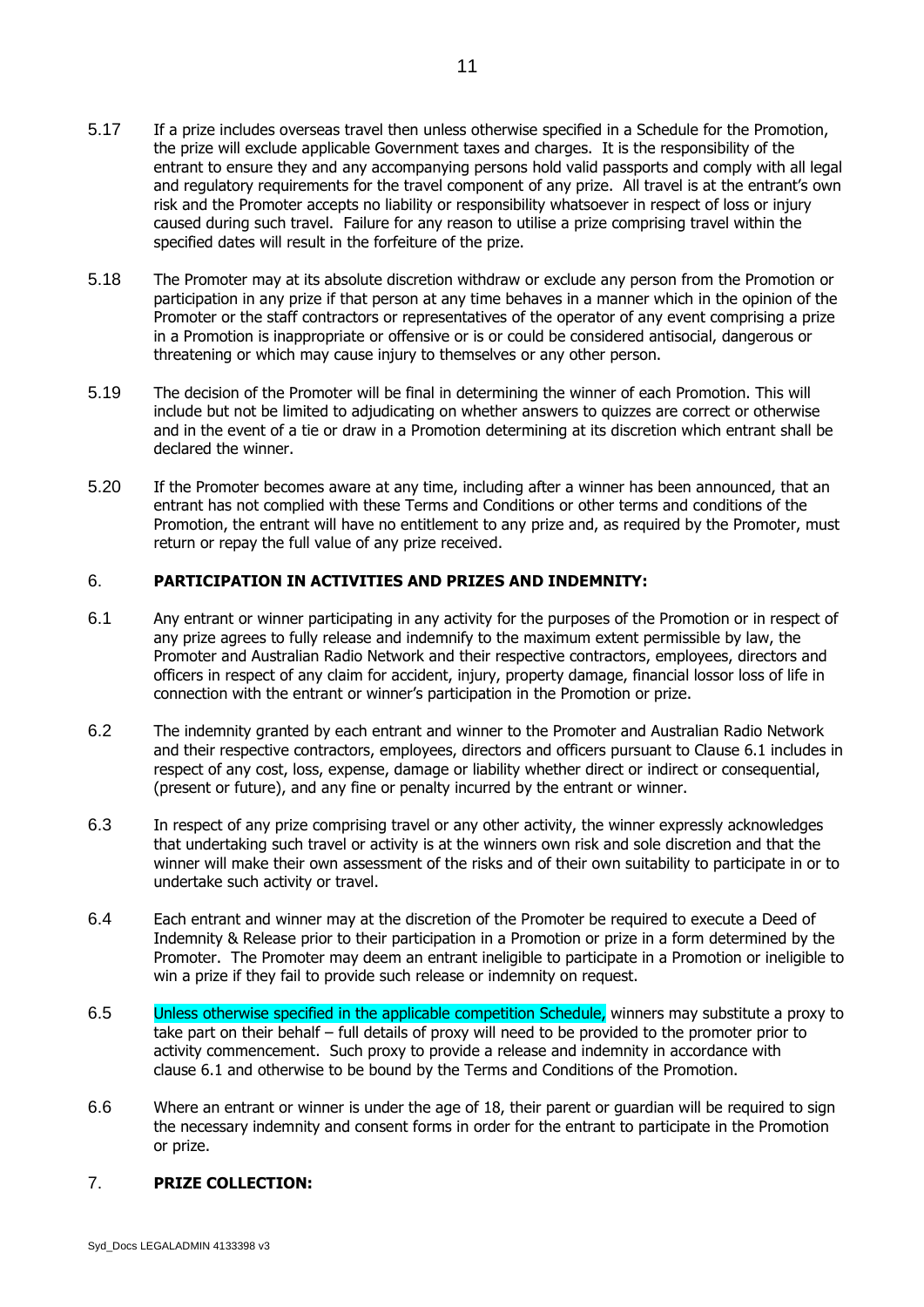- 7.1 Prizes must be claimed in person unless the winner is advised otherwise by the Promoter. The winner will be required to provide photographic identification for the purposes of collecting the prize. The collection of prizes is the sole responsibility of the winner.
- 7.2 For cash prizes, photographic identification must be provided in person at least 5 business days in advance of the intended pick up date to enable cheques to be drawn. Photographic identification will also be required when collecting the prize.
- 7.3 Lost cheques will only be reissued within 6 months of their original issue date and only once.
- 7.4 A copy of the Terms and Conditions and/or a signed receipt and acknowledgement must be signed and endorsed by any winner to indicate his/her understanding and acceptance of these terms.
- 7.5 Prizes will only be awarded following winner validation and verification. The determination of the Promoter or such judges as are nominated by the Promoter are final and no correspondence will be entered into.
- 7.6 If a prize is mailed to an entrant by the Promoter the Promoter shall not be responsible for any replacement or compensation if the prize is lost or is delayed so that for example tickets arrive after their scheduled event. It is at the sole discretion of the Promoter whether or not to mail any prize.

## 8. **PUBLICITY:**

- 8.1 Each entrant consents to the content of their entry and any telephone entries or other call with the Promoter being recorded, broadcast and published online by the Promoter without payment.
- 8.2 If an entrant submits a photograph as part of a Promotion the entrant consents and hereby grants to the Promoter all rights necessary for the Promoter to edit and publish on its website the photograph at the Promoter's discretion and for other publicity purposes associated with the promotion of the Radio Station. The entrant warrants to the Promoter that all parties shown in the photograph have provided their consent for the purposes of the Promotion and that the photograph is in fact a photograph of the entrant where this is a requirement of the Promotion.
- 8.3 Acceptance of a prize constitutes permission for the Promoter to use winner's name, suburb of residence, recording of winner's voice, photos and likeness and filming for advertising and promotional purposes by the Promoter for broadcast by radio and for use on line without compensation, unless otherwise prohibited by law. The winners name will NOT be used or listed in any other form of media without the explicit and written permission of the winner.

## 9. **EXCLUSION OF LIABILITY:**

- 9.1 The Promoter takes no responsibility for the loss of prizes due to incorrect or imprecise delivery details provided by an entrant.
- 9.2 The Promoter makes no representations or warranties as to the quality, suitability or merchantability of any goods or services offered as prizes.
- 9.3 To the extent permitted by law, the Promoter is not liable for any loss suffered or sustained to personal property and including, but not limited to consequential (including economic) loss by reason of any act or omission, deliberate or negligent, by the Promoter, or its servants or agents, in connection with the arrangement for supply, or the supply, of any goods or services by any person to the prize winner(s) and, where applicable, to any persons accompanying the winners.
- 9.4 A winner (or his or her guests, parent or guardian as appropriate) may be required to sign and return any liability release provided by the Promoter and/or its contractors as a condition of the prize being awarded. Failure to return the signed releases and indemnities will result in the entitlement to the prize being forfeited and the selection of another winner.